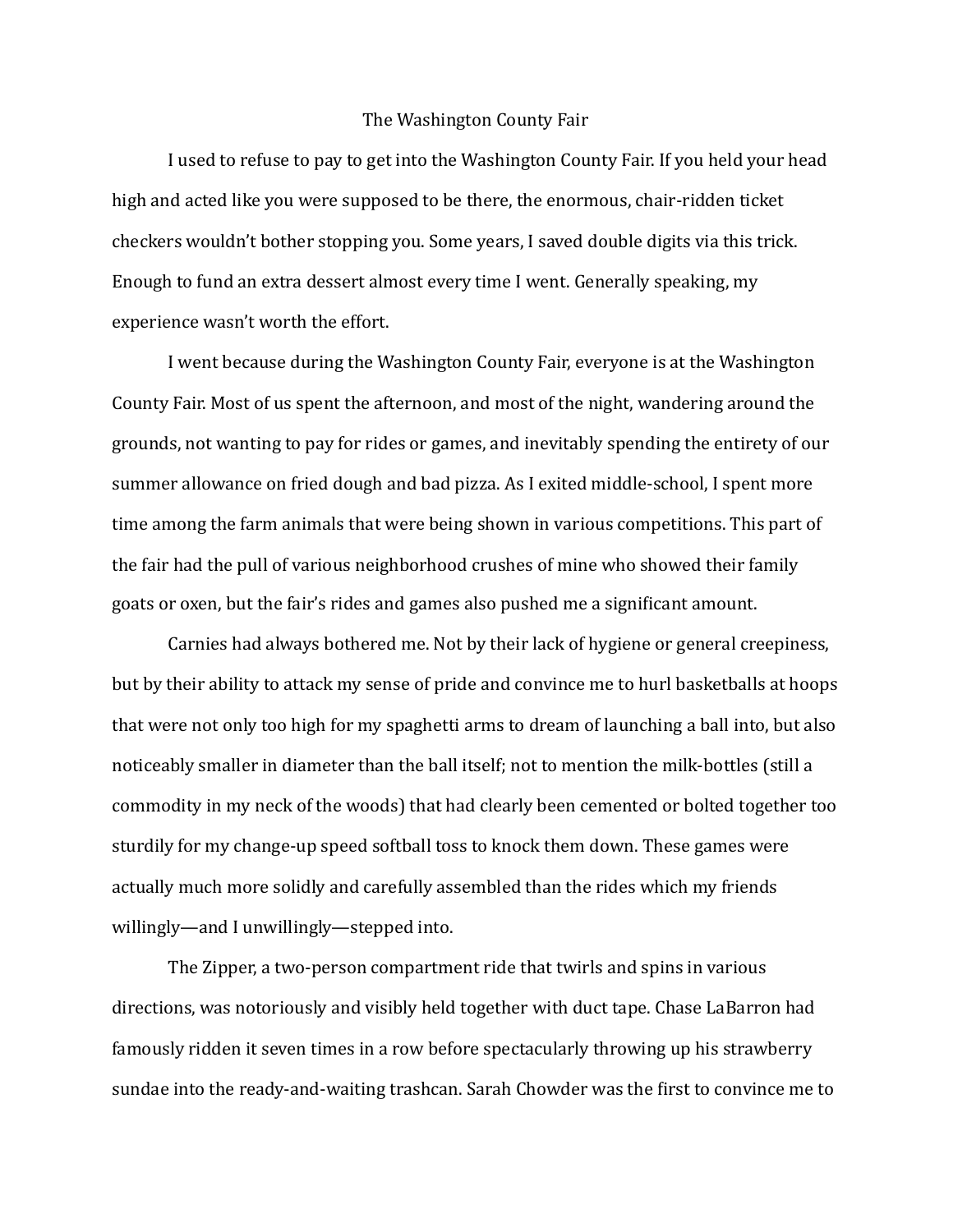put my body on the line. As I stepped into the cage, I noted the change, keys, and other personal items scattering the floor of the tiny, seatbelt-less box. And as it flipped over and over, with Sarah and me inside it, the change showered down on us. Sarah basked in the glory of her own poise, laughing at my rigid body, wedged with locked elbows between my white knuckles, clenching the unconvincingly latched door, my stiff back pressing into the hard seat. In truth, after the moment when we started moving and my eyes closed, I remember very little.

When the ride stopped, I stepped out, dizzy but confident that I had successfully wooed Sarah with my display of courage and determination.

 "Come on!" she said, pulling me past those waiting in the long line. She dragged me past twirling bodies and flashing lights, pausing at each line to check whether I was willing to go again, which I wasn't. Finally, in the far corner of the lot, she suggested the Hang-Glider. It looked harmless enough, and the average age of those in the long line was about half our own, if you didn't count their accompanying parents. With the confidence of The Zipper incident clouding my judgment, I agreed.

 Lying on our stomachs, our hands linked, we were slowly lifted up from the ground as we rotated around the central pivot. It was my first, true hand-hold, and as the wind passed gently over our faces and hands, I knew that I would have no regrets. As we wound to a stop, I managed to tilt my head towards Sarah and imagine just how suave it would be to kiss her before re-angling it downwards and releasing the contents of my stomach. Unfortunately, the ride was designed such that the plastic under my chest and the plastic under my head was continuous and slightly concave, funneling the half-digested fair food onto my new, back-to-school, starkly white, Adidas sweatshirt. Even the carny gave me a disgusted look as he lifted the safety bar that was holding me down in my own sick.